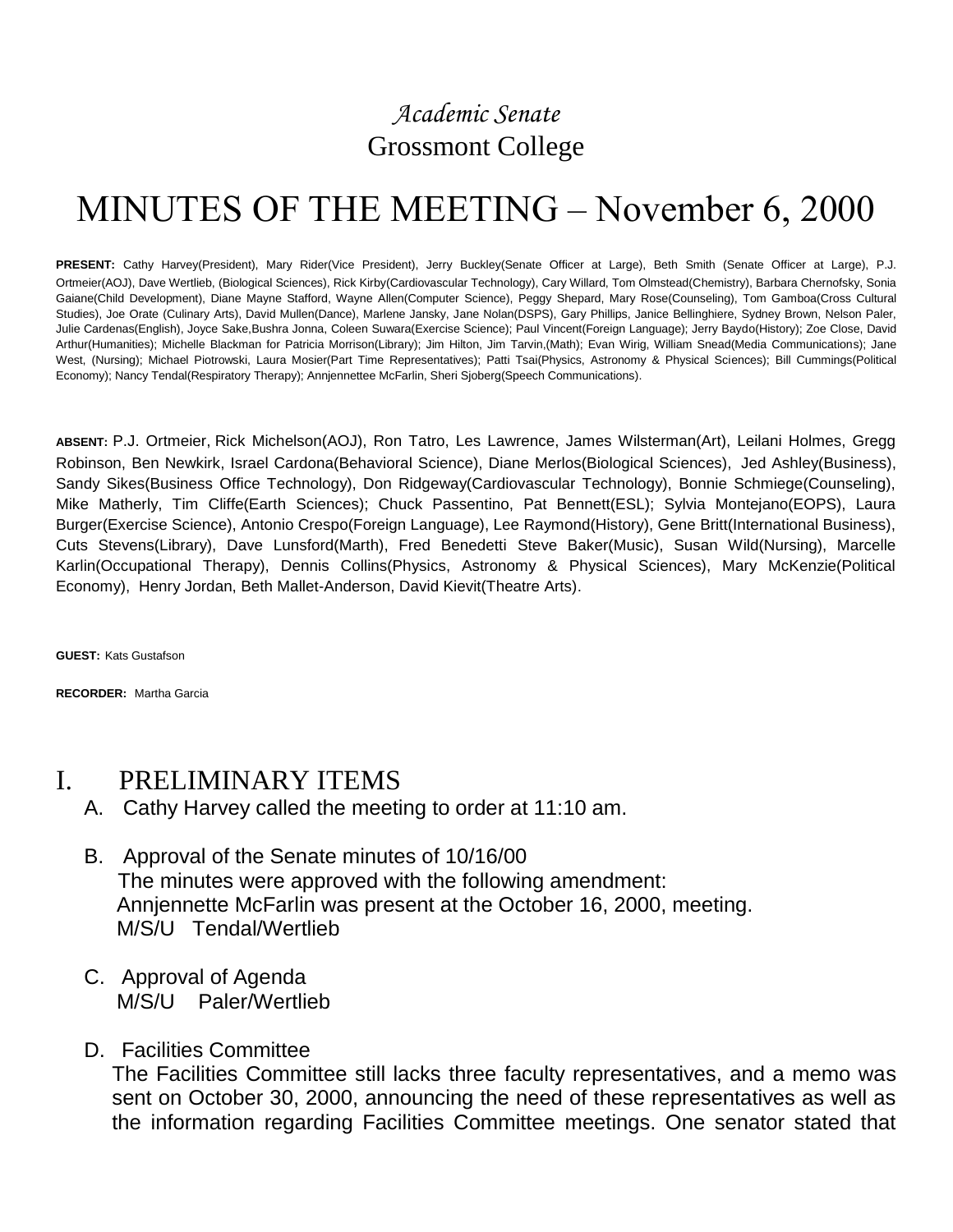the meeting time was inconvenient, and Cathy Harvey responded that she will present this issue to Mark Facer.

#### E. Signage Committee

One more faculty representative was needed, and Evan Wirig volunteered to serve in the committee.

- F. Title III Steering Committee Cathy announced the need for one Senate representative for the Title III Steering Committee.
- G. Part Time Faculty Senate Representatives: Laura Mosier (Fall 1999 – Spring 2001) Michael Piotrowski (Fall 2000 – Spring 2002)
- H. Policies Review

Cathy Harvey referred to a list of Student Policies and Program Policies attached to the agenda and explained that the policies have been reviewed by the Grossmont and Cuyamaca College vice presidents and senate officers to determine which of the policies require changes to reflect senate involvement.

I. Senate Web Page Update Cathy Harvey presented the updated Academic Senate web pages and encouraged the senators to explore them.

# **II. ACTION ITEMS**

- A. Committee Membership Endorsement
	- A. Facilities Committee Brian Harvey – Mathematics, Natural Sciences & Exercise Science M/S/U Nolan/Smith

# **III. INFORMATION ITEMS**

 A. College Level Examination Program Presented by Nancy Tendal

Nancy Tendal explained that the College Level Examination Program (CLEP) is a credit by examination program and is probably one of the most common examination programs given at a college level. She also explained that it is affiliated with the Advanced Placement Program which is currently accepted at Grossmont College. If CLEP is endorsed, each department will determine which tests it will accept. She has shared CLEP with her dean as well as the Vice President of Instruction, and it has been enthusiastically received.